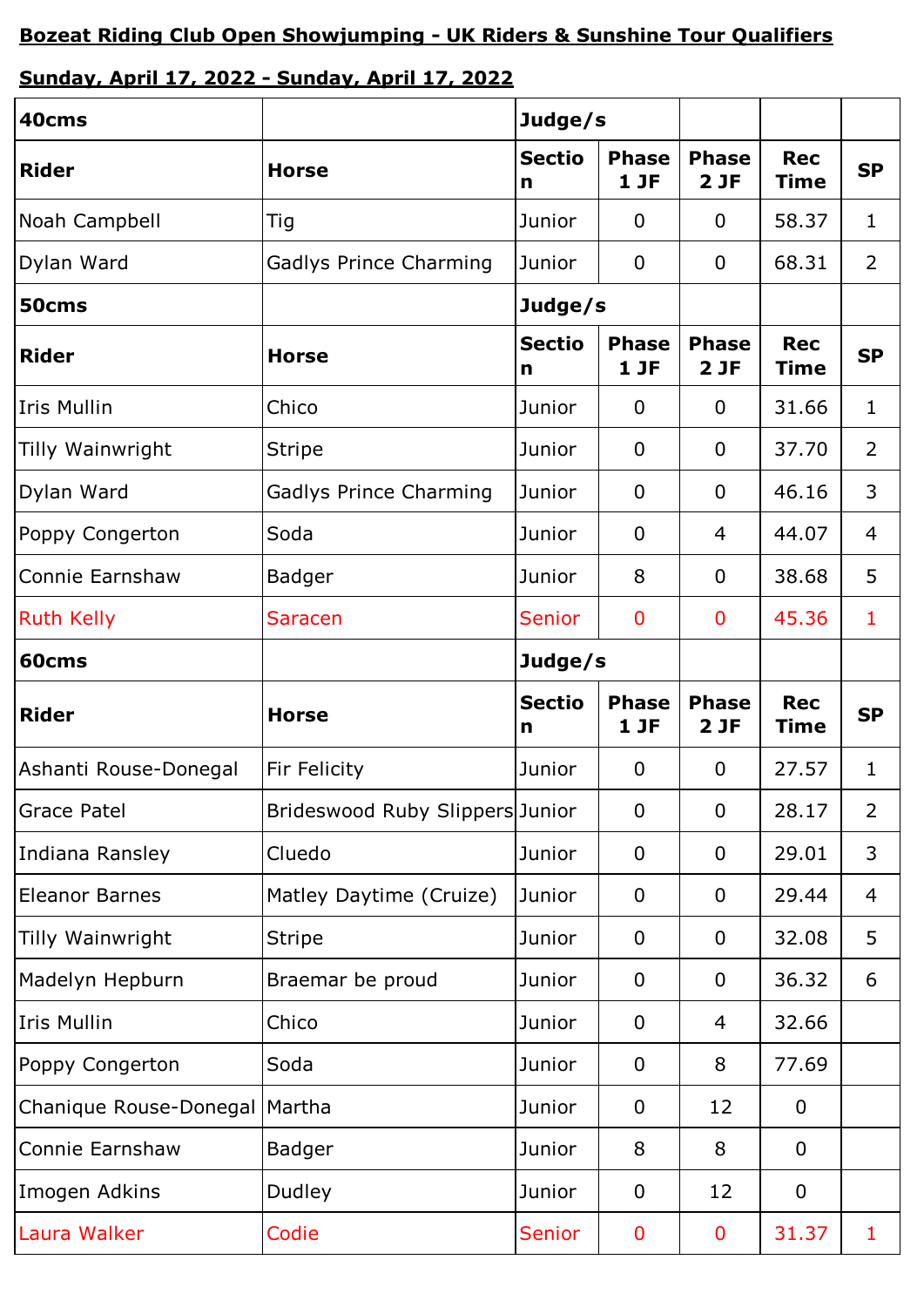| <b>Gemma Dolby</b>    | <b>Alfie</b>                    | Senior             | $\overline{0}$         | $\mathbf 0$         | 39.85                     | $\overline{2}$ |
|-----------------------|---------------------------------|--------------------|------------------------|---------------------|---------------------------|----------------|
| Hannah Dunn           | Conker                          | <b>Senior</b>      | $\overline{0}$         | $\mathbf 0$         | 44.64                     | 3              |
| <b>Ruth Kelly</b>     | <b>Saracen</b>                  | <b>Senior</b>      | 4                      | $\overline{0}$      | 33.31                     | 4              |
| Lucy Bradshaw         | <b>Press Gang</b>               | <b>Senior</b>      | 12                     | $\overline{0}$      | E                         |                |
| 70cms                 |                                 |                    |                        |                     |                           |                |
| <b>Rider</b>          | <b>Horse</b>                    | <b>Sectio</b><br>n | <b>Phase</b><br>$1$ JF | <b>Phase</b><br>2JF | <b>Rec</b><br><b>Time</b> | <b>SP</b>      |
| Grace Patel           | Brideswood Ruby Slippers Junior |                    | $\mathbf 0$            | $\overline{0}$      | 26.95                     | 1              |
| Indiana Ransley       | Cluedo                          | Junior             | $\overline{0}$         | $\overline{0}$      | 29.08                     | 2              |
| <b>Eleanor Barnes</b> | Matley Daytime (Cruize)         | Junior             | $\Omega$               | 4                   | 41.04                     | 3              |
| Ashanti Rouse-Donegal | Fir Felicity                    | Junior             | 8                      | $\mathbf 0$         | 49.06                     | 4              |
| Madelyn Hepburn       | Braemar be proud                | Junior             | 12                     | $\overline{0}$      | $\mathbf 0$               |                |
| Keira Notley          | <b>Notorious Connor</b>         | Junior             | 12                     | $\mathbf 0$         | $\mathbf 0$               |                |
| Isabella Doignie      | Tamasha golden ghost            | Junior             | 8                      | 4                   | $\mathbf 0$               |                |
| <b>Amber Cardozo</b>  | <b>Black Russin</b>             | <b>Senior</b>      | $\mathbf 0$            | $\bf{0}$            | 22.46                     | 1              |
| Alisha Enright        | <b>Silver Flash</b>             | <b>Senior</b>      | $\mathbf 0$            | $\overline{0}$      | 31.74                     | $\overline{2}$ |
| <b>Gemma Dolby</b>    | <b>Alfie</b>                    | <b>Senior</b>      | $\overline{0}$         | $\mathbf 0$         | 34.79                     | 3              |
| <b>Hannah Dunn</b>    | Conker                          | <b>Senior</b>      | $\overline{0}$         | 4                   | 35.31                     | 4              |
| Pauline Woodthorpe    | <b>Silver Henry</b>             | <b>Senior</b>      | $\overline{0}$         | 4                   | 49.89                     | 5              |
| <b>Annie Brandon</b>  | <b>Pull Together</b>            | <b>Senior</b>      | 4                      | 4                   | 38.83                     | 6              |
| Laura Walker          | Codie                           | <b>Senior</b>      | $\mathbf 0$            | 12                  | Ε                         |                |
| 80cms                 |                                 | Judge/s            |                        |                     |                           |                |
| <b>Rider</b>          | <b>Horse</b>                    | <b>Sectio</b><br>n | <b>Phase</b><br>$1$ JF | <b>Phase</b><br>2JF | <b>Rec</b><br>Time        | <b>SP</b>      |
| Ella White            | <b>Blue</b>                     | Junior             | $\mathbf 0$            | $\overline{0}$      | 26.75                     | 1              |
| Isabella Doignie      | Tamasha golden ghost            | Junior             | $\mathbf 0$            | $\mathbf 0$         | 29.07                     | $\overline{2}$ |
| Ellie Ashpole         | Laddie                          | Junior             | $\mathbf 0$            | $\overline{0}$      | 29.46                     | 3              |
| Lily Webb             | Fleur                           | Junior             | $\mathbf 0$            | $\mathbf 0$         | 29.93                     | 4              |
| Ella Clayton          | Overplay                        | Junior             | $\overline{0}$         | $\mathbf 0$         | 34.09                     | 5              |
| Keira Notley          | <b>Notorious Connor</b>         | Junior             | 12                     | $\mathbf 0$         | E                         |                |
| Megan Nurse           | Libby's Ray                     | Junior             | 12                     | 12                  | E                         |                |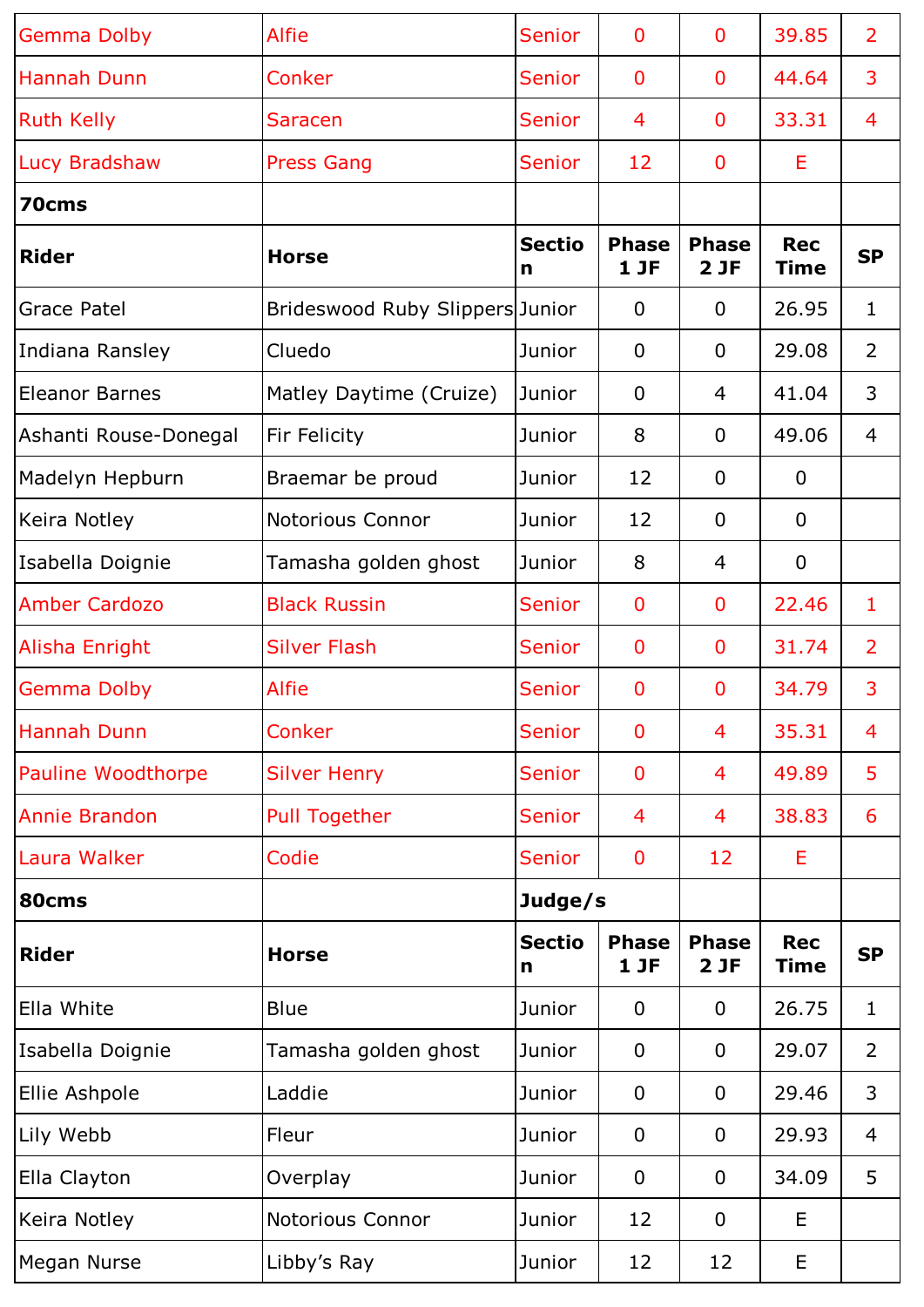| <b>Amber Cardozo</b>         | <b>Black Russin</b>          | <b>Senior</b>                 | $\mathbf{0}$        | $\mathbf 0$         | 21.77                     | 1              |
|------------------------------|------------------------------|-------------------------------|---------------------|---------------------|---------------------------|----------------|
| <b>Sarah Barrett</b>         | <b>Bijou</b>                 | <b>Senior</b>                 | $\mathbf{0}$        | $\mathbf 0$         | 23.59                     | $\overline{2}$ |
| Jodie Bampton                | Under the influence          | <b>Senior</b>                 | $\mathbf{0}$        | 0                   | 27.08                     | 3              |
| <b>Harriet Ensor-Clinch</b>  | <b>Beamish</b>               | <b>Senior</b>                 | 4                   | $\mathbf 0$         | 28.25                     | 4              |
| Alexandra Gordon-Stuart Andy |                              | <b>Senior</b>                 | 4                   | $\mathbf 0$         | 29.85                     | 5              |
| <b>Chloe Alibone</b>         | <b>Ballinasillogue Boy</b>   | Senior                        | $\mathbf 0$         | $\overline{4}$      | 43.17                     | 6              |
| Alisha Enright               | <b>Silver Flash</b>          | <b>Senior</b>                 | 8                   | 0                   | 31.32                     |                |
| Pauline Woodthorpe           | <b>Silver Henry</b>          | <b>Senior</b>                 | $\mathbf 0$         | 8                   | 58.56                     |                |
| <b>Kelly Brown</b>           | Rasputin                     | <b>Senior</b>                 | 8                   | 4                   | 28.65                     |                |
| 90cms                        |                              |                               |                     |                     |                           |                |
| <b>Rider</b>                 | <b>Horse</b>                 | <b>Sectio</b><br>$\mathsf{n}$ | <b>Phase</b><br>1JF | <b>Phase</b><br>2JF | <b>Rec</b><br><b>Time</b> | <b>SP</b>      |
| Ellie Ashpole                | Laddie                       | Junior                        | $\mathbf{0}$        | 4                   | 32.82                     | 1              |
| Ella White                   | <b>Blue</b>                  | Junior                        | $\mathbf{0}$        | 4                   | 34.35                     | $\overline{2}$ |
| Lily Webb                    | Fleur                        | Junior                        | $\mathbf 0$         | 4                   | 38.72                     | 3              |
| Ella Clayton                 | Overplay                     | Junior                        | 4                   | $\overline{0}$      | 39.99                     | 4              |
| Millie Granger               | <b>Egypian Prince</b>        | Junior                        | 12                  | $\mathbf 0$         | E                         |                |
| <b>Sarah Barrett</b>         | <b>Bijou</b>                 | <b>Senior</b>                 | $\mathbf{0}$        | $\mathbf 0$         | 26.03                     | $\mathbf{1}$   |
| <b>Chloe Alibone</b>         | <b>Ballinasillogue Boy</b>   | <b>Senior</b>                 | $\mathbf 0$         | $\mathbf 0$         | 35.13                     | 2              |
| <b>Chloe Alibone</b>         | Louie                        | Senior                        | $\mathbf{0}$        | $\mathbf 0$         | 36.23                     | 3              |
| Jodie Bampton                | <b>Under the influence</b>   | <b>Senior</b>                 | 4                   | 0                   | 31.88                     | 4              |
| <b>Harriet Ensor-Clinch</b>  | <b>Beamish</b>               | Senior                        | $\overline{4}$      | $\mathbf{0}$        | 32.49                     | 5              |
| Alexandra Gordon-Stuart Andy |                              | <b>Senior</b>                 | 4                   | 4                   | 39.04                     | 6              |
| <b>Hannah Gilbert</b>        | <b>Jack Sparrow</b>          | Senior                        | 4                   | 8                   | 42.89                     |                |
| <b>Emily Bell</b>            | <b>Backley Optimus Prime</b> | <b>Senior</b>                 | 8                   | 8                   | 58.52                     |                |
| <b>100cms</b>                |                              | Judge/s                       |                     |                     |                           |                |
| <b>Rider</b>                 | <b>Horse</b>                 | <b>Sectio</b><br>n            | <b>Phase</b><br>1JF | <b>Phase</b><br>2JF | <b>Rec</b><br><b>Time</b> | <b>SP</b>      |
| Morgan Roache                | Under the influence          | Junior                        | $\overline{4}$      | 4                   | 32.91                     | 1              |
| Millie Granger               | <b>Egypian Prince</b>        | Junior                        | 8                   | 4                   | 31.58                     | $\overline{2}$ |
| Georgie Jones                | Tizzy                        | <b>Senior</b>                 | 4                   | 4                   | 33.28                     | 1              |